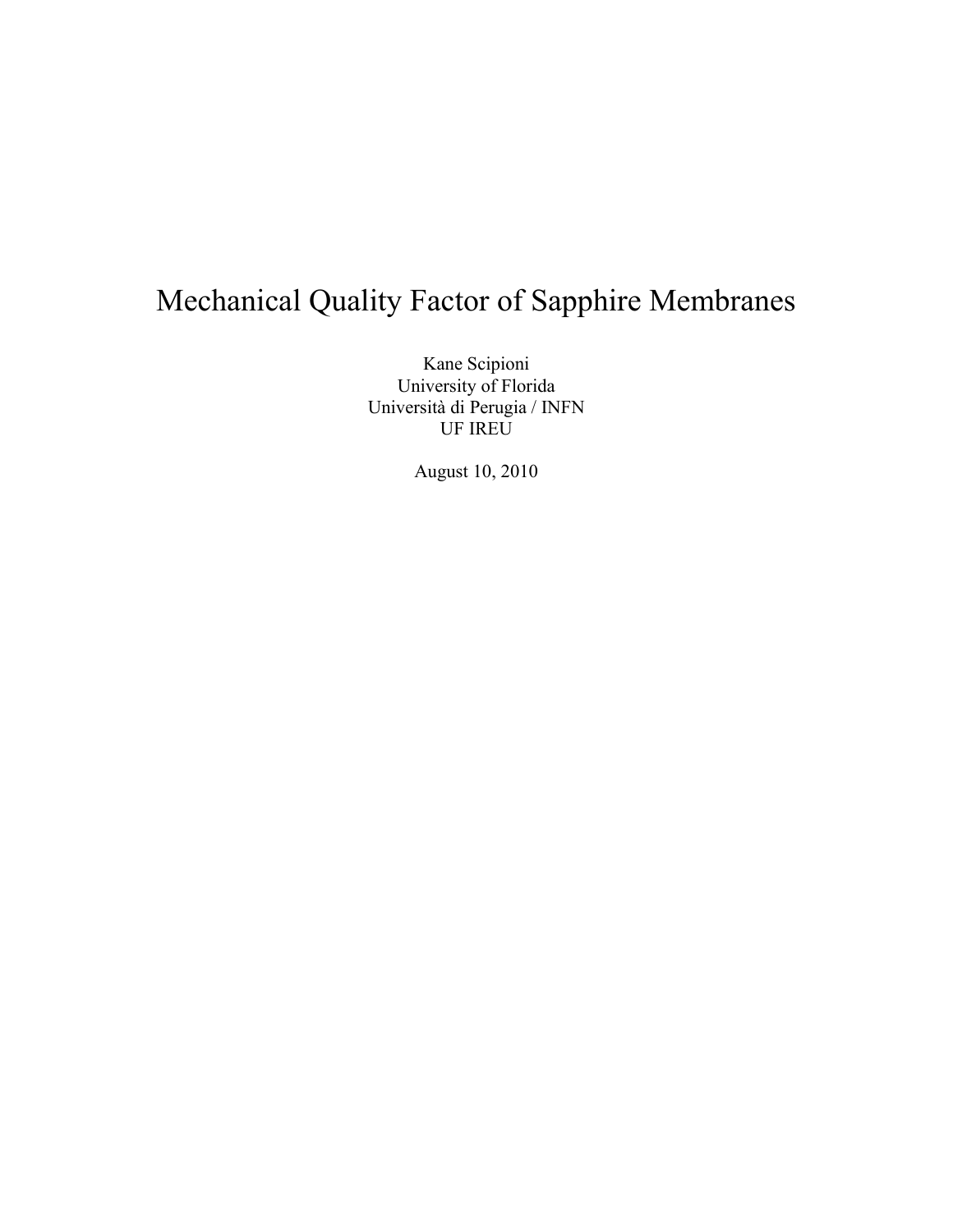#### Abstract

In the pursuit of ground-based gravitational wave detection, design of next generation detectors will need to consider many different limiting factors to their sensitivity that arise from improvements such as high powered lasers and monolithic suspension systems. One of these limiting factors is the thermal noise in the signal associated with the properties of the materials used to make the detector's mirrors. The high refractive mirror coatings are specifically the focus of understanding this noise. The purpose of this study is to see the behavior of specifically sapphire thin films, and the mechanical quality factor is a very good indicator of a material's ability to retain energy through oscillatory phenomena. Furthermore, this study includes a different technique to measuring the mechanical-Q that is alternative to cantilever driven oscillation. Sapphire could possibly be used as a replacement coating to tantalum pentoxide for future detectors, and is thus why the study of its mechanical-Q is of importance.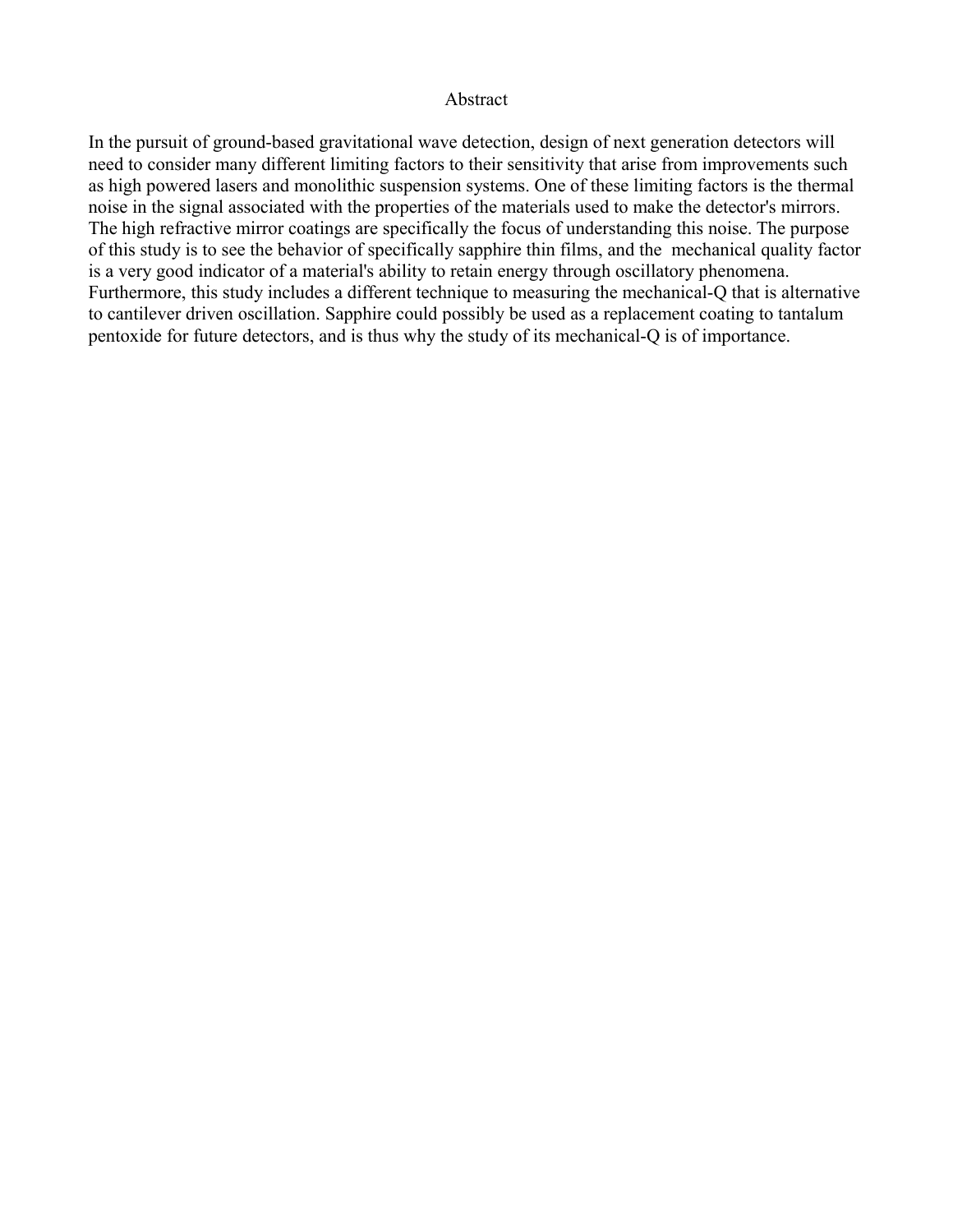# Introduction to Thermal Noise

Thermal noise is the excitation of charges in the lattice of a solid body due directly to the average thermal energy factor of the lattice constituents,  $k<sub>b</sub>T$ . This noise is created largely in part by the electrons in the material due to the stationary behavior of the positive ions in the lattice of a solid body. In mechanical measuring systems, such as a laser interferometer, these excitations interfere with the signals of very small oscillations of mechanical bodies, and thus limit the sensitivity of the interferometer. For future gravitational-wave detectors to operate with maximum sensitivity, the understanding of this noise in the materials of the test masses and knowing how to reduce it depends on relating the effects of thermal noise to mechanical oscillators in general. This can be done with the special case of Brownian motion of mechanical bodies, and the fluctuation-dissipation theorem is the most realistic approach to modeling the relationship between the power spectrum of thermal noise and the random forces that cause Brownian motion. A simple damped oscillator that works for this has the equation of motion

$$
mx'' + fx' + kx = F
$$

where  $f$  is the damping coefficient of the dampening force, and  $k$  is the spring constant of the restoring force in the oscillator. According to Peter Saulson (1990) (et al.), the spectral density of the random thermal driving force as derived from the fluctuation-dissipation theorem can be expressed as

$$
F^2 = 4k_bTR(\omega)
$$

with  $R(\omega)$  as the mechanical resistance of the oscillator. Through Saulson's derivation of the admittance and solution of the system you obtain the complete position power spectrum of the mass in a damped oscillator system

$$
x^2(\omega) = 4k_bTf / [(k - m\omega^2) + f^2\omega^2]
$$

as a function of ω. This spectrum shows the relationship between the random motion of a body in a mechanically damped system and the thermal driving force. This relation manifests itself as the thermal noise spectrum. It is an important relation that shows us the behavior of this noise at different temperatures, masses, and frequencies. In the next section, we will see how the damped harmonic oscillator can show us the mechanical properties of systems that we wish to study, such as the coatings on interferometer mirrors.

# The Quality Factor

The quality factor is a dimensionless quantity that measures the dampness of a mechanical system, or how long it takes a resonator to decay in amplitude. It is also the quantity of focus for this study of sapphire. Thus knowing the measurable properties that are related to the Q-factor, is of utmost importance. The most basic definition of Q is

 $Q = 2\pi$  \* total energy of system / energy loss per cycle of oscillation

However, there are multiple ways of defining Q that are equivalent. Another being,

$$
Q = f_0 / \Delta f
$$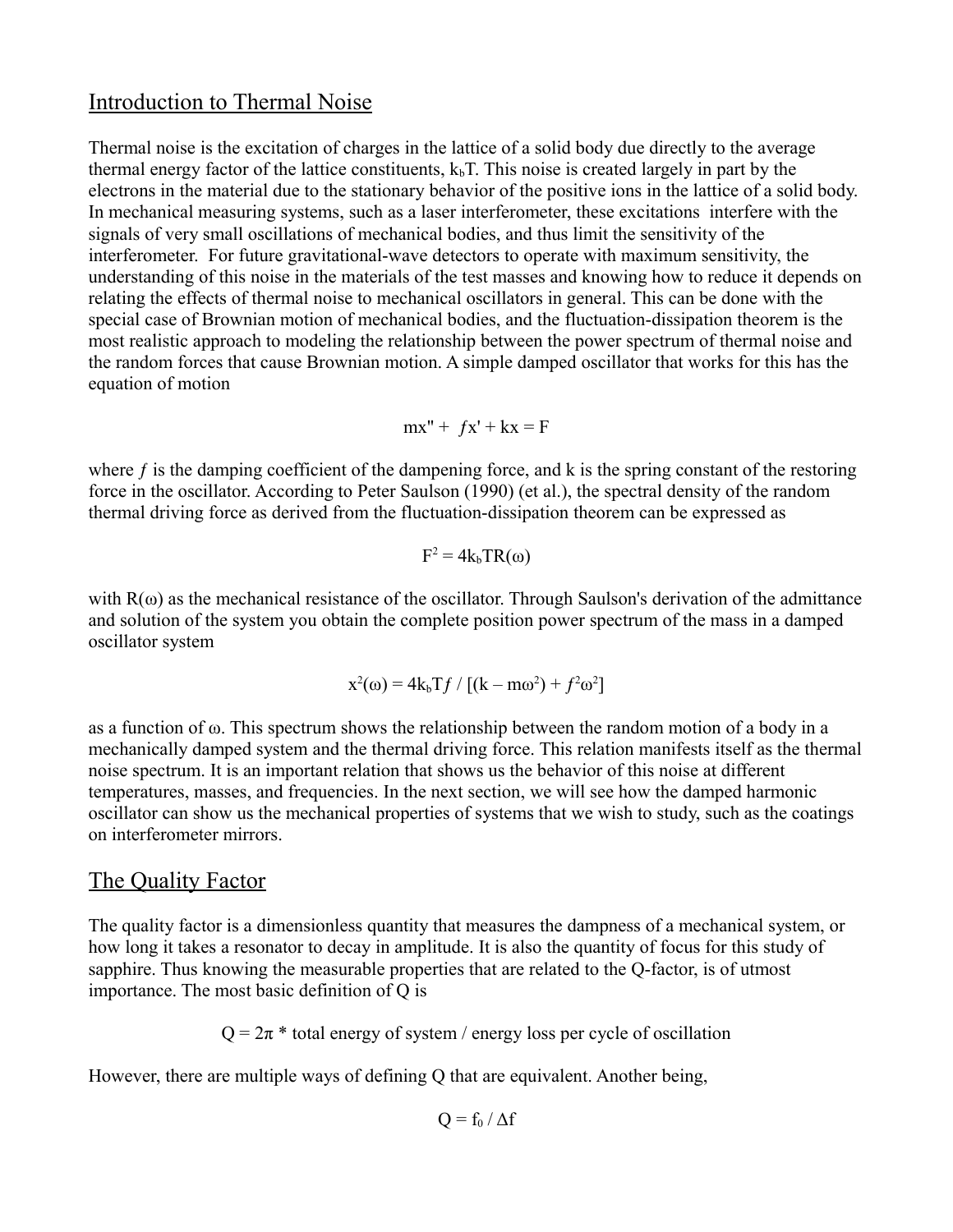where  $f_0$  is the resonant frequency of a system, and  $\Delta f$  is the bandwidth of the peak response at half the peak value. A third definition of Q is

$$
Q = 1 / 2\zeta
$$

where ζ is the damping ratio for a damped harmonic oscillator. Because this is the particular system that is being studied, it is the definition that will be used in the calculation of Q for this experiment. The solution to the equation of motion for the damped oscillator is

$$
x(t) = Ae^{-\zeta \omega t} \sin(\sqrt{(1-\zeta^2)} * \omega_0 t + \varphi).
$$

However, fitting this equation to the actual data would prove to be very difficult, and error prone. So, instead of doing this the measurement will be of the peak-to-peak amplitude of oscillation in very short intervals of time. This way the sinusoidal portion of the solution is approximately unity at these points and then only the exponential needs to be fitted to the data. This is convenient because the product of the damping ratio and the angular frequency of oscillation happens to equal the exponential attenuation. So it follows that

$$
\zeta\omega_0=1/\tau
$$

with  $\tau$  being the time decay constant. With this it is easy to see that

$$
Q=\pi\;f_0\tau
$$

This relation is what is used to calculate the quality factor of the sapphire membranes in this study. The only quantity that needs to be measured is the time decay constant. The frequency of oscillation is controlled.

# Typical Measurement of the Quality Factor

Typically the calculation of the Q-factor for thin films is done using a small film-coated silicon cantilever excited by an electrostatic drive. The fundamental resonant frequency of the cantilever is excited. Once the amplitude reaches its maximum, the drive is turned off and the decay of the peak-topeak amplitude is recorded from a high sampling rate single-tone extractor. A Michelson interferometer is used to detect the decay of this amplitude, and the data from the photodetector is read by the tone extractor. A diagram of this setup is shown in the figure below (fig. 1). However, it is not a very simple process. The error in this kind of measurement is typically very high, and much care is needed to ensure that the cantilever is thermally and mechanically isolated. First, when this measurement is made, the Q that is actually calculated is the Q of the whole system, and not just the thin film. The energy losses due to the silicon, the clamping, and other various aspects of the apparatus contribute their properties to the Q. So to remedy this, the Q is measured before the cantilever has the film deposited on it, and then measured again after the physical vapor deposition. The energy losses are subtracted out using the loss angle of the components of the system. The loss angle is the inverse of the quality factor. It is a useful quantity because it is cumulative in nature, and can thus be subtracted out. However, during this process unclamping and reclamping of the cantilever can cause these losses to be different. As well, the physical vapor deposition can put stresses on the surface of the silicon changing this even when annealing has been preformed. So since this is a very delicate procedure, the experimental setup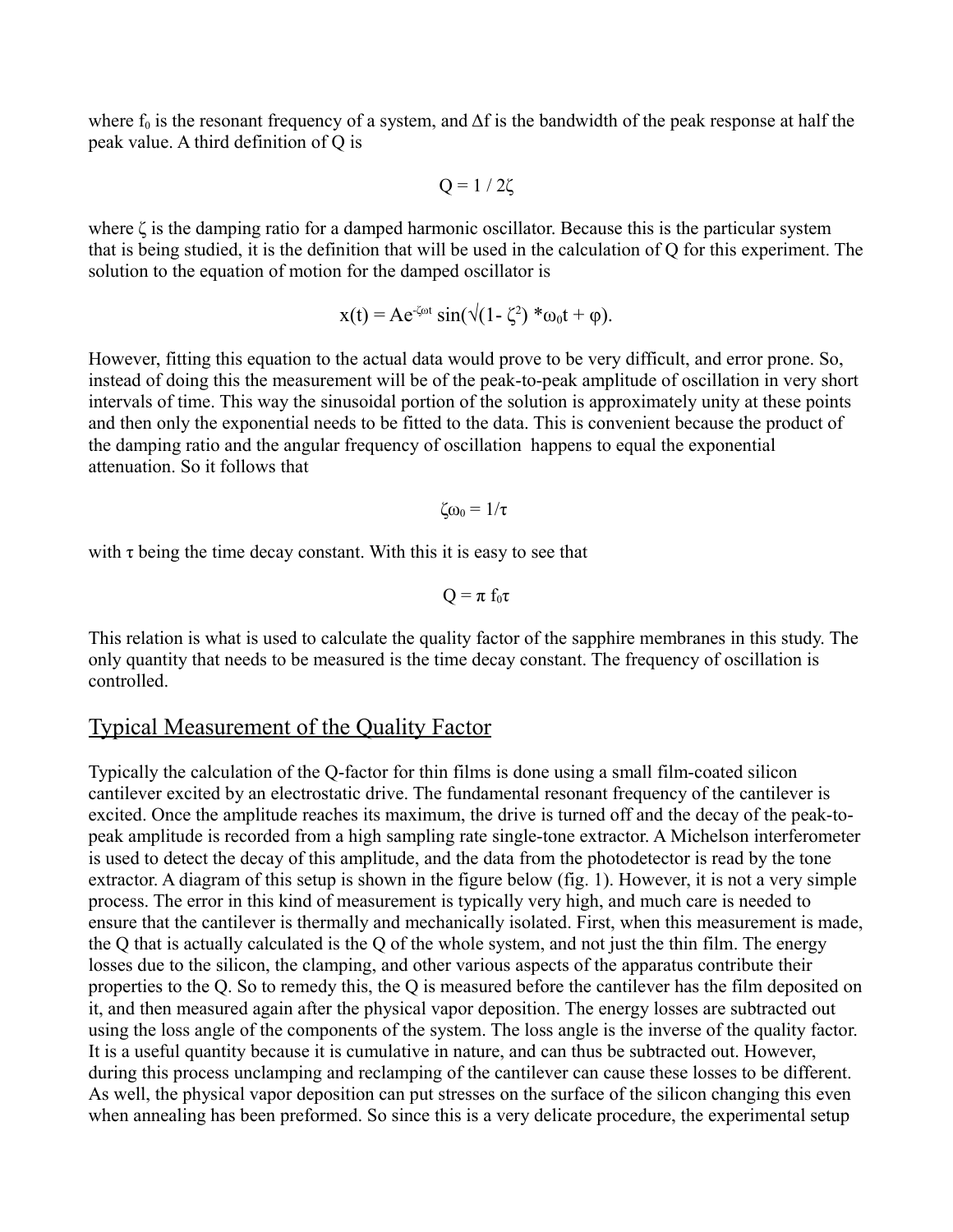for the study of sapphire membranes in this paper was slightly different. In the next section I will go over the setup used for this study.



*fig.1 the typical setup for measuring Q*

# Experimental Procedure

#### *vacuum chamber, sample, and interferometer*

In this study, the sample films used were sapphire (Al2O3) membranes in the holes of a silicon substrate. The 0.5mm thick substrate had an array of 0.5mm diameter circular holes, in which after the deposition was performed, were the holes that the membranes stretched across. These membranes in particular were 92-96nm thick. This technique for mounting the sample eliminates the need to subtract out losses due to the silicon because the amplitude of oscillation being measured is that of just the membrane. Furthermore, the mounting system is extremely isolated by clamping a relatively very large substrate, and therefore the membranes were expected to not be significantly effected by the losses associated with the clamping. The interferometer optics were mounted in the vacuum chamber with the sample. One arm of the interferometer was used as a lever arm to be able to adjust the alignment of the laser beam as well as change the optical path on extremely small scales. A picomotor on one mirror and a piezoelectric motor on the other mirror of the lever arm were used to do this. The other arm, with the sample, has the beam aligned on one of the membranes, with the electrostatic drive pen mounted within 1mm on the other side of this membrane. The electrostatic drive is powered with a function generator signal from a high voltage amplifier. The beam size on the membrane was approximately 0.1mm, so the interferometer should be sensitive enough to detect the oscillations of the fundamental "drummode" of the sample. The 633nm 5mW laser and the photodetector were mounted outside the vacuum chamber, but inside a dark inclosure. A diagram of this experimental setup is shown below (fig. 2).

#### *the control system*

With the need for the interferometer to maintain its average intensity at the optimal operational point, a control system that uses feedback is required. In this particular system, the popular proportionalintegral-derivative (PID) controller was used. The signal from the photodetector was sent through a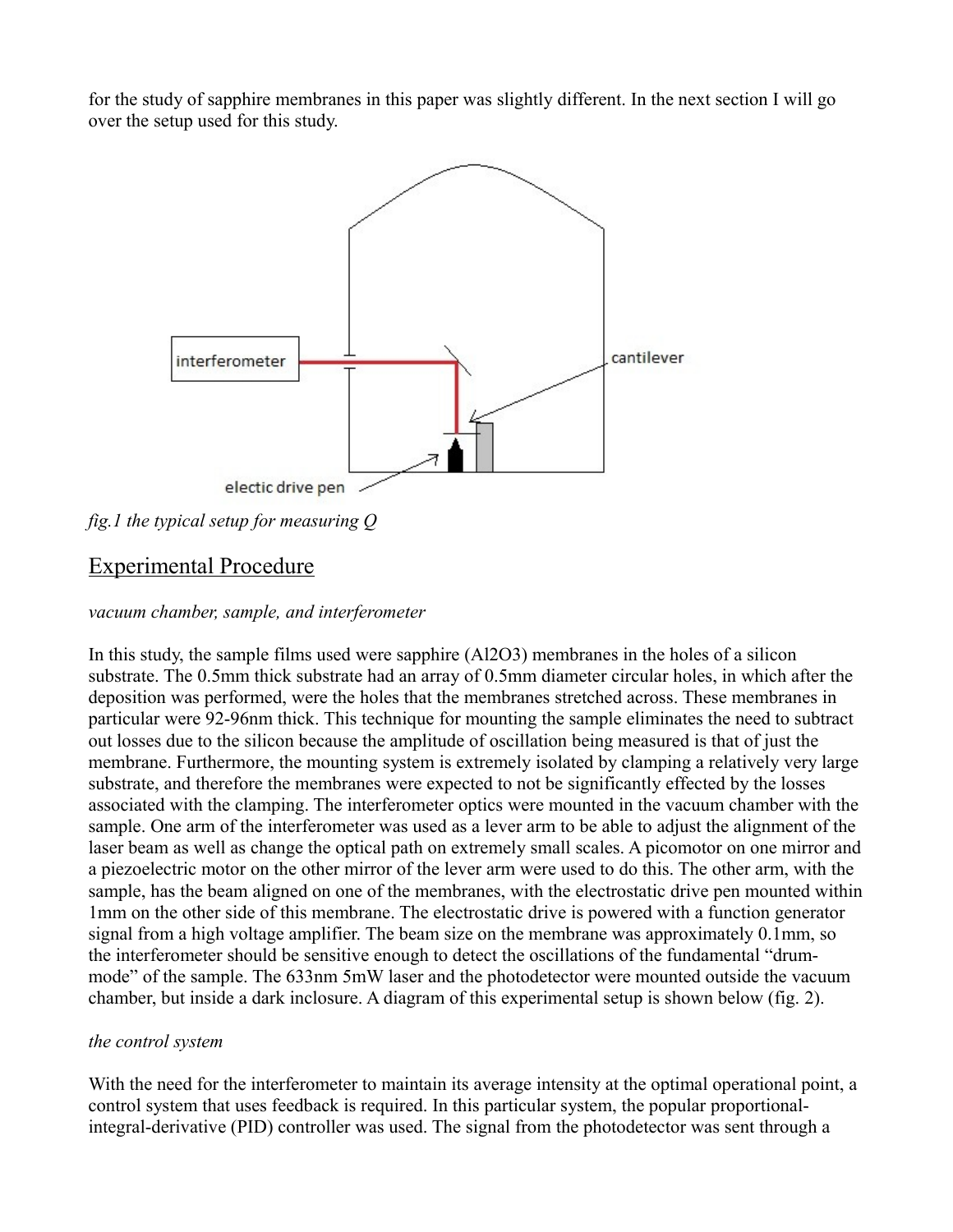low-pass filter and preamplifier, with a cut-off frequency of 0.1Hz and a gain of 10. This signal, essentially as a DC offset, was sent to the DAQ, where the Labview feedback control VI collected data for the PID and made to corrections by adjusting the piezoelectric motor through a high-voltage piezoelectric amplifier. The operational point of the interferometer output was set to be at the middle between the highest average output and the lowest average output. Since the output of an interferometer behaves like a cosine-squared function with respect to optical path length, the desired operational point is in the linear region between the maximum and minimum average intensity. A DC offset was added to the piezoelectric amplifier to allow the motor to expand and contract with the PID.

#### *the data acquisition*

In this study, two different types of data acquisition were required for finding the preliminary frequency response (FRF) data and the decay oscillation of the membrane resonance. The FRF data was collected using the FFT analyzer. It acted as an oscilloscope for the raw signal from the photodetector on one input channel, and it took the output of the function generator on another input channel. The FFT analyzer creates a bode plot, and preforms averaging through a frequency sweep. The frequency sweep is preformed by the function generator, and then the FFT analyzer collects data on the system's response to the function generator's signal. This data is saved on to a 3.5" floppy disk. The FRF then reveals the resonance peak in the system. Now the function generator is set to drive the resonant frequency, and the amplitude decay data is taken. The raw signal is put through a hardware band-pass filter and preamplifier, to reduce the signal outside the realm of the frequency of oscillation. Then the signal goes to the DAQ where a second Labview VI is used to collect the data. Inside the Labview VI a DAQ assistant is used to sample the data, and the samples are sent through another band-pass filter. Then a waveform builder reconstructs the sinusoidal wave of the oscillation and sends this to a singletone extractor. The extractor function outputs the frequency of the detected tone, and its peak-to-peak amplitude. The amplitude is the value that is collected for the exponential fitting. So, the exact procedure for obtaining this data starts with having the control system stabilized. The electric drive is turned on until the amplitude of the sample's oscillation is at a maximum. Then, the drive is turned off and the analytic data collection begins. The exponential fit is made, and the value of Q is calculated.



*fig.2 the experimental setup*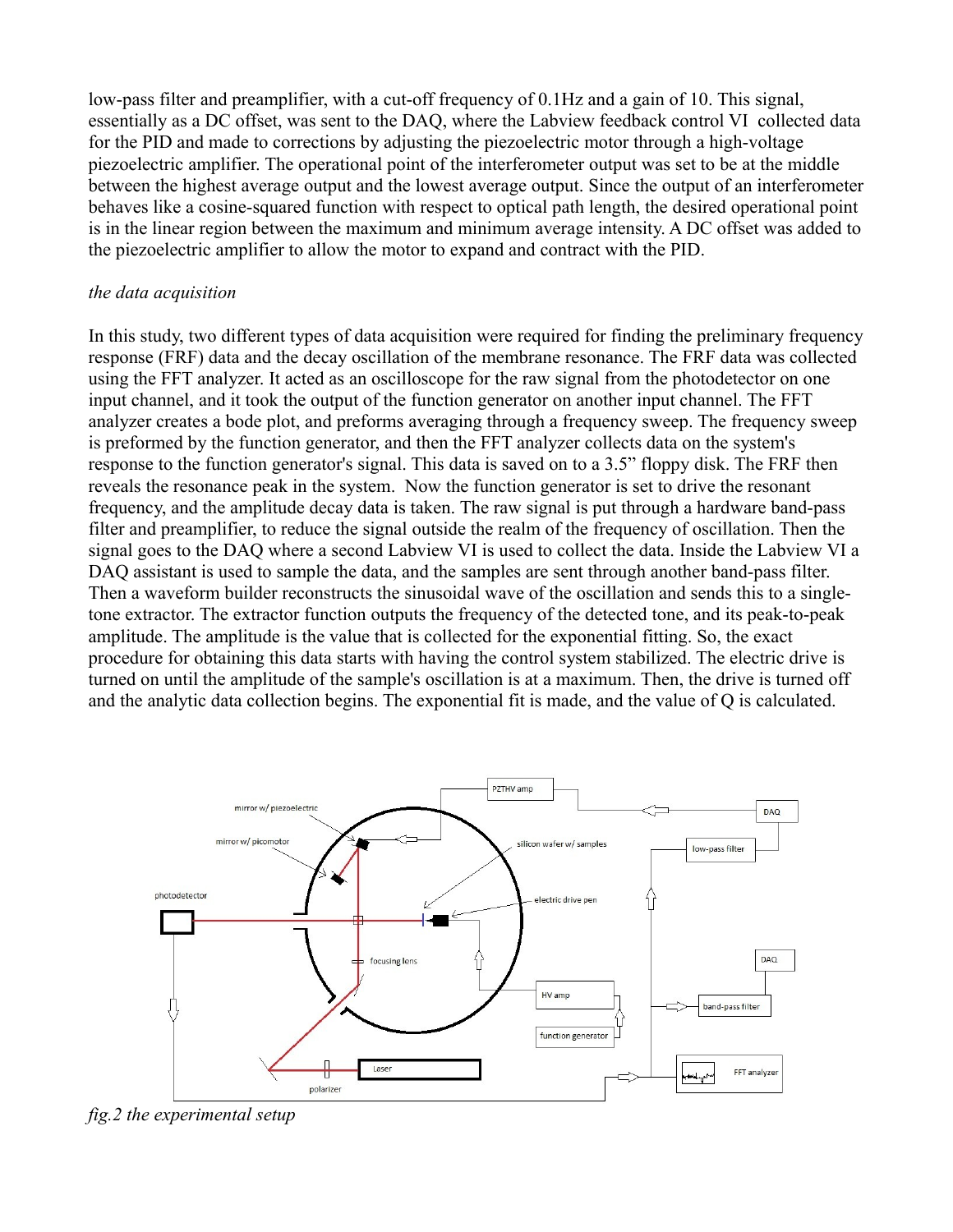# Results

The results I collected from this experiment did not exclusively include the time decay constants. As a matter of fact, the time decay ended up being the least important information I obtained. This is the case because the experiment was unable to detect a clean exponential decay. The analytic signal from the VI was extremely noisy, and every decay was just seen as a instantaneous drop in amplitude. I will discuss this later in this section in detail, as well as possible remedies. However, the most important information I obtained through the course of the experiment included the resonance mode modeling and the many frequency response functions.

#### *resonance mode modeling*

Using ANSYS Multiphysics, the range of resonant frequencies were calculated based on the geometry of the membranes, which were 0.5mm in diameter and 92-96nm thick. The upper and lower limits of possible thickness, Poisson ratio, and density variation. The range came to be between 6348Hz and 7475Hz. With this the range at which to search for resonance via a frequency sweep can be decided. This range was typically 6kHz to 8kHz during this experiment. Along with the value of the resonant frequency, the actual plots of average perpendicular displacement for each mode were printed. This is to ensure the mode being excited is the drum-mode of the sample, due to the interferometer sensitivity of this mode. However, during the initial data collection, the expected size of amplitude was not seen. In response, the next two circularly symmetrical modes were considered. In fact, near the center of the membrane ANSYS calculated a much larger average perpendicular displacement at these higher-order modes. The three plots of perpendicular displacement are shown below (fig. 3-5). The plots are of the frequencies 6865Hz, 26857Hz, and 60696Hz.



*fig.3 average perpendicular displacement at 6865Hz*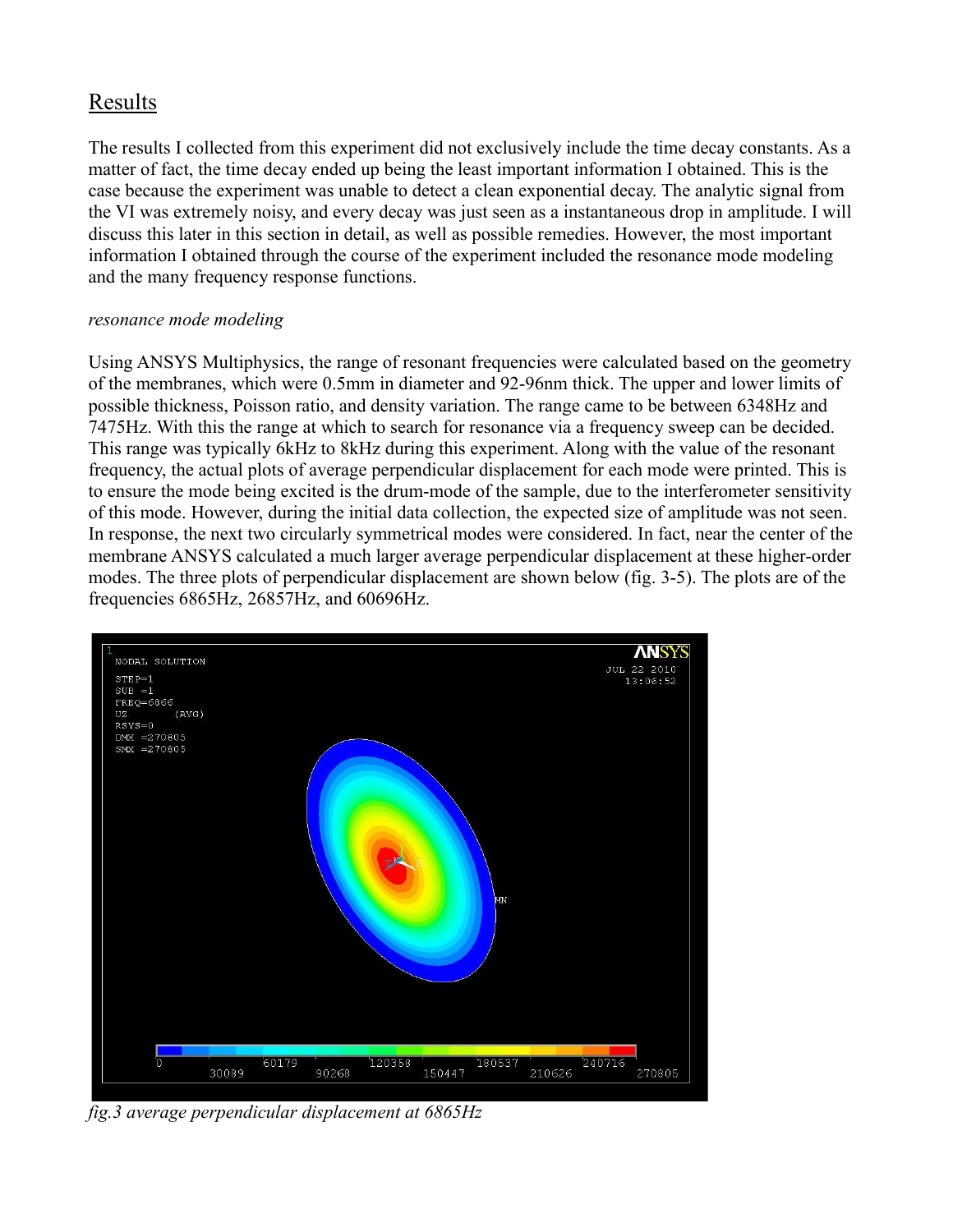

*fig.4 average perpendicular displacement at 26857Hz*



*fig.5 average perpendicular displacement at 60696Hz*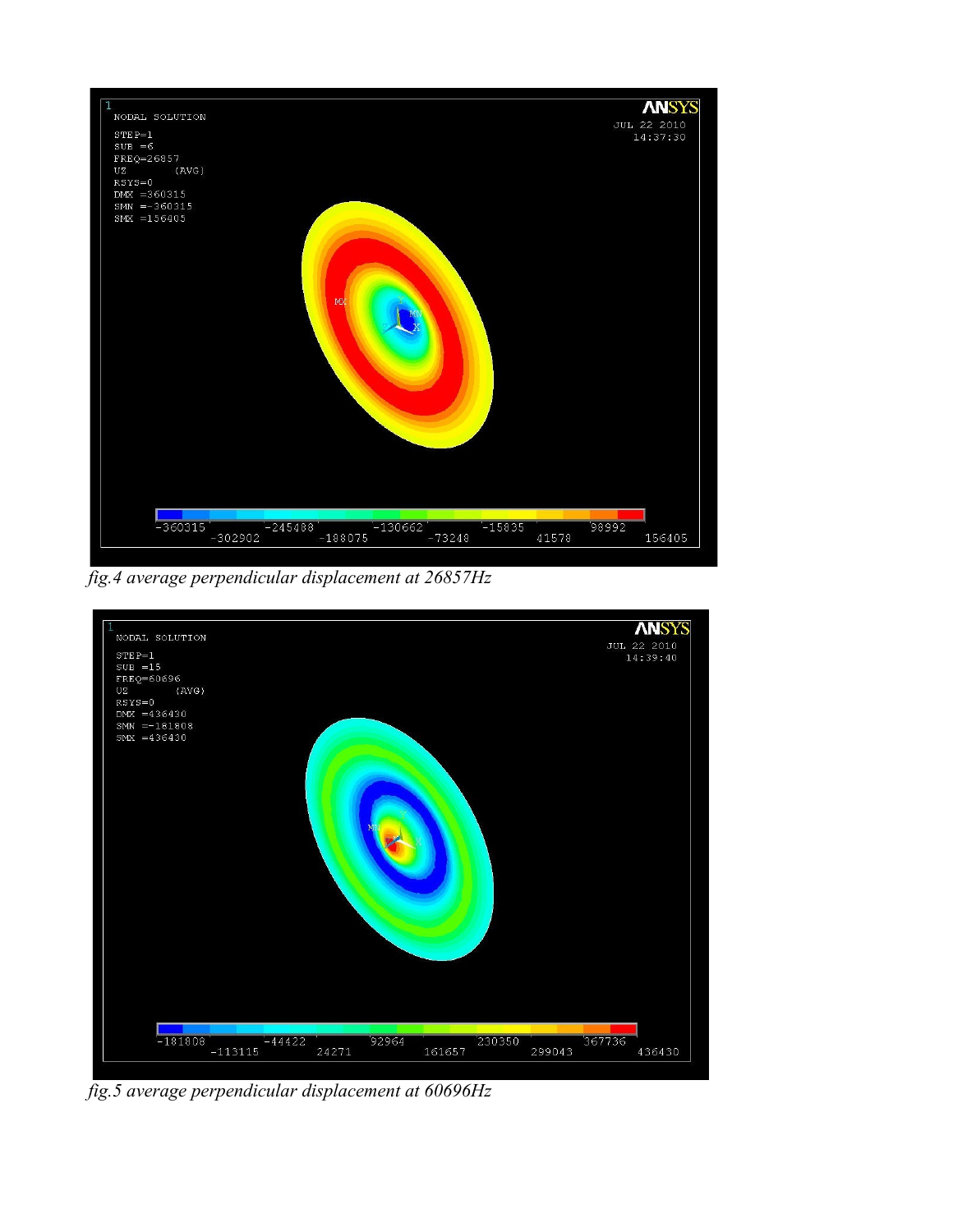If the other modes were to be considered, the specifications of the high-voltage amplifier driving the sample needed to be checked. This is to ensure the response from the amplifier is full range. Instead it was found that the amplifier was out of specification during the initial data collections. The amplifier being used had a full scale cutoff at 2kHz and a low response cutoff at 5kHz. This was fixed very quickly by replacing it with another amplifier that had a full scale cutoff at 8kHz and low response at 35kHz. The effects of this change on the frequency response functions were relatively significant.

#### *the frequency response function (FRF)*

The FRF was the preliminary data that needs to be taken to know exactly what the resonance frequency of the sample is. The range of frequencies needed to be analyzed were determined by the ANSYS models. The calculated range was between 6kHz and 8kHz, so that is the range seen in the charts below (fig. 6-7). The frequency sweep done by the function generator was in 1 sec steps with 0.1Hz as the frequency stepping. In fig.6 the range was extended down to 4kHz as a comparison to show the activity of the resonance in the upper range. Also in this figure, the black and red plots show the first two FRF collected, and the green shows the third FRF collected. This was done to ensure the consistency of behavior in the system. This data was collected with the previously used amplifier, and therefore the response from the resonance was relatively smaller than it should be. Other peaks were relativity larger than they were supposed to be, so all of the peak frequencies were excited to see the response. This method was used until the amplifier was changed. The higher response amplifier produced the FRF seen in fig.7. In this figure the response of the resonance is much more obvious. Its frequency was around 6562Hz. However, The actual response in the analytic signal from the tone extractor, was still minimal.



*fig. 6 frequency response function 6kHz to 8kHz, and 4kHz to 6kHz*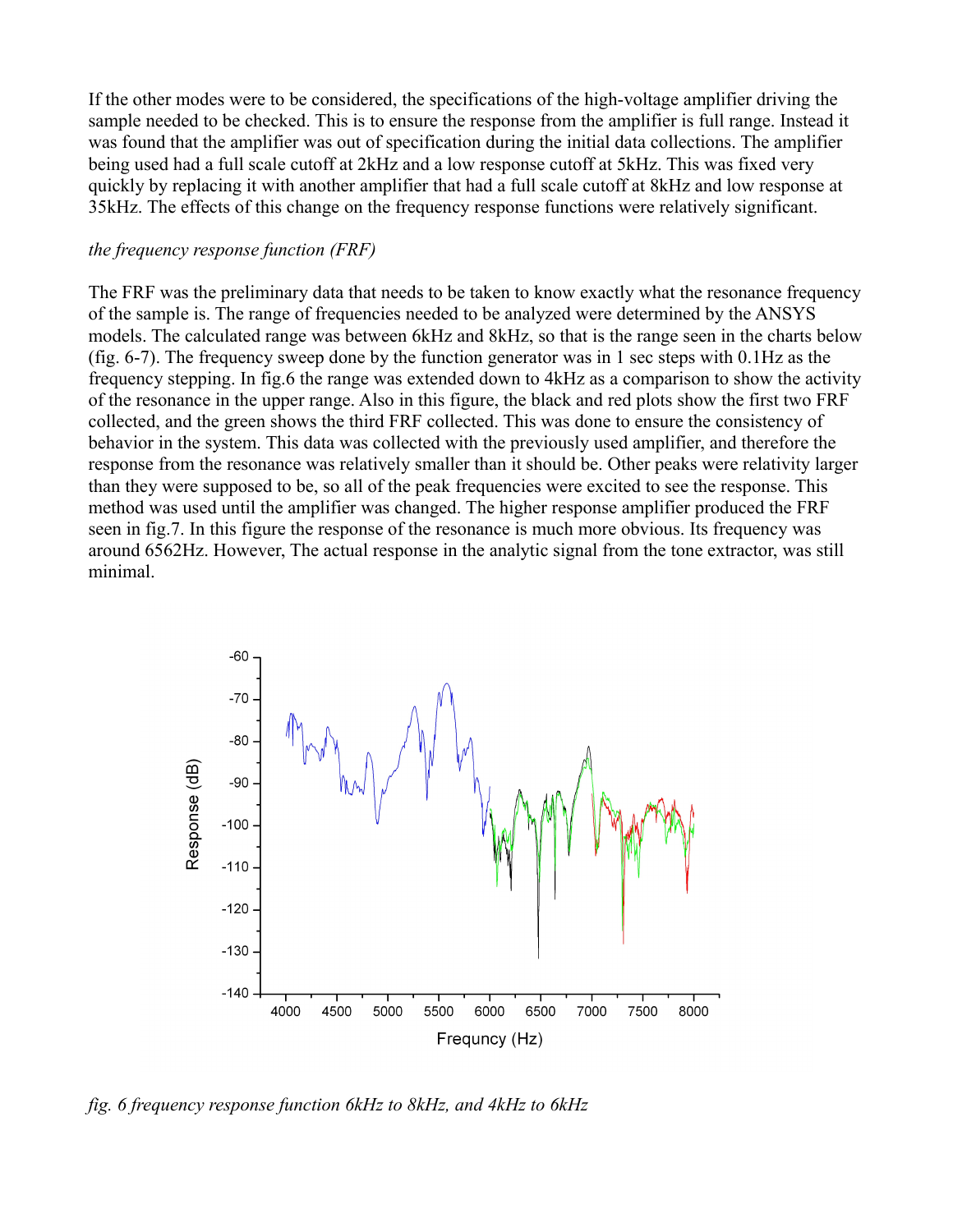

#### *fig. 7 frequency response function 6kHz to 8kHz*

Regardless of the lack of response in the analytic signal, this data is probably the most important. It tells us that the resonance peak is in the expected range, and that the frequency of resonance is known for that sample. I also now know that the problem with the response is an issue with the signal-to-noise ratio. This is very obviously seen with the size of the resonance peak in fig.7 compared to fig.6. The bulk of the data has been taken. The only other work expected now is the excitation of the sample and the measurement of the decay. The time decay constant is expected to be on the order of 1 second, so this is a quick process, even if many sets of data are collected. However, There is still much more work to be done on the signal-to-noise ratio, so the time decay will take longer than expected to measure.

#### *the time decay constant and mechanical-Q*

Even though the oscillation decay data was too noisy to calculate an accurate value for Q, it is still important to take a look at the typical data that was collected. This data, with the FRF, tells a lot about why the decay was so noisy, and also what parts of the experimental setup need to be improved. Below in fig.8 is a graph of the typical decay that is produced by the sample at 6562Hz. The nearly instantaneous decay could just be a software or DAQ problem. The sample rate could not be increased too much, or the system would run out of memory. However, the lower rates would not provide enough points through the decay to accurately fit the function. This is one possibility. Another could be a hardware issue. The dark chamber the photodetector was in could have not been dark enough. The electric drive could not be aligned perfectly enough. Also, there is the possibility that the sample produces a higher interferometer response with infrared optics.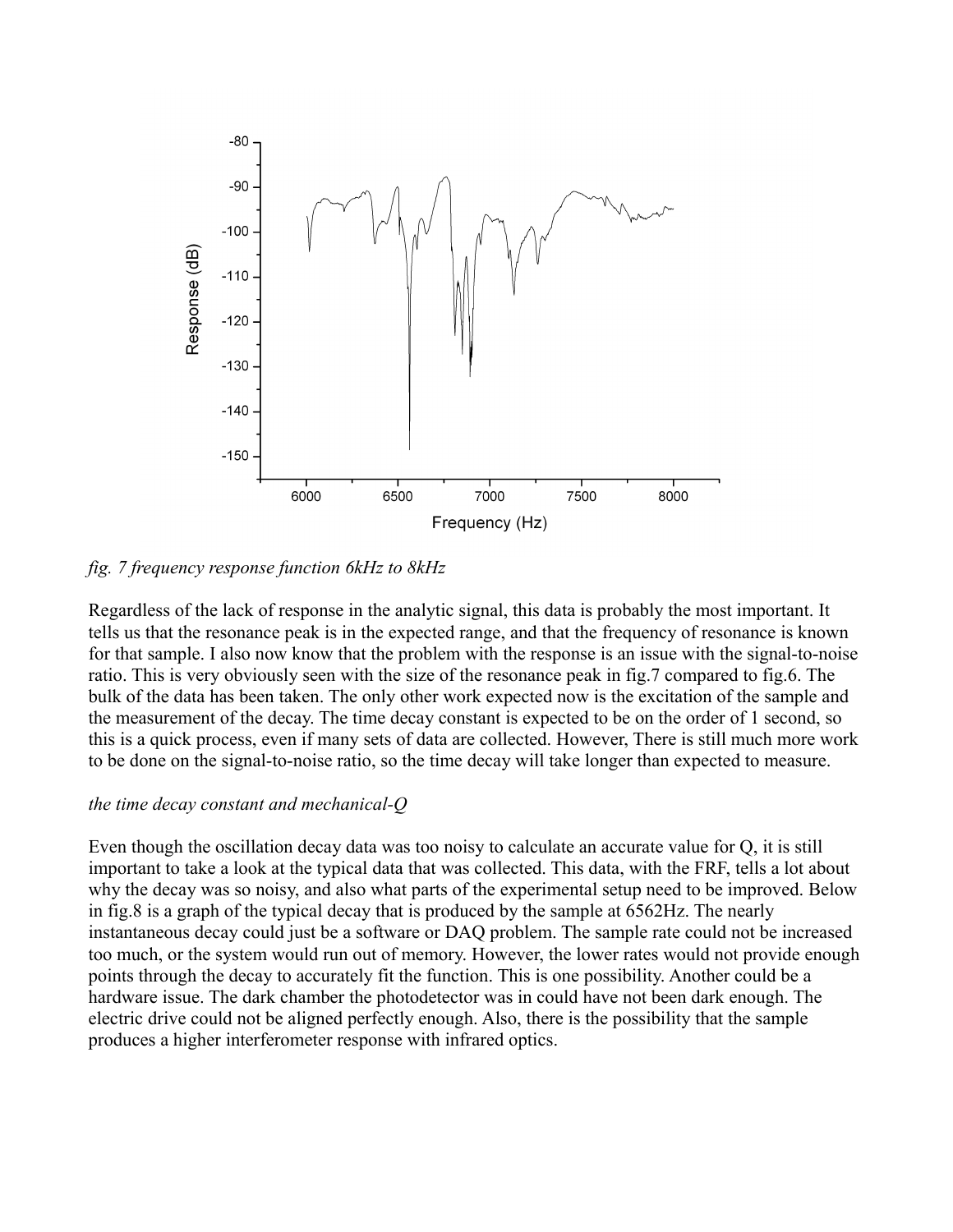

*fig. 8 the noisy decay of the sample membrane oscillation*

#### *conclusion*

The minimal response in the analytic signal is the limiting factor for finding the mechanical-Q of these sapphire membranes. The measurement is very difficult due to the geometry of the samples being 0.5mm diameter circular films. When the decay is accurately measured, though, the other arbitrary losses are much lower than when using a cantilever experiment. I propose that with a few improvements we will see a higher response in the system, and thus the response in the amplitude of oscillation will be collected with less noise. One improvement that is particularly important is the alignment of the electric drive. Since it is what excites the resonant mode, it needs to do so with the highest efficiency possible. With the electric drive pen attached to a picomotor, the pen can be nearly perfectly aligned in the center of the membrane as well as perfectly perpendicular to the plane of the film. This I believe was not possible to obtain using alignment by hand. Improvements in the isolation of the photodetector from the ambient light would be beneficial. The dark chamber could possibly have let light that distorts the signal in the chamber. This is especially so when using visible light laser beams. One last improvement is to change all the optics to infrared. This would be a complete over haul of the experimental setup. If it is possible to align the beam correctly with an infrared laser, the membranes may produce a stronger signal for the photodetector. However, the other options for improvement should be explored first, as this is just a hypothesis.